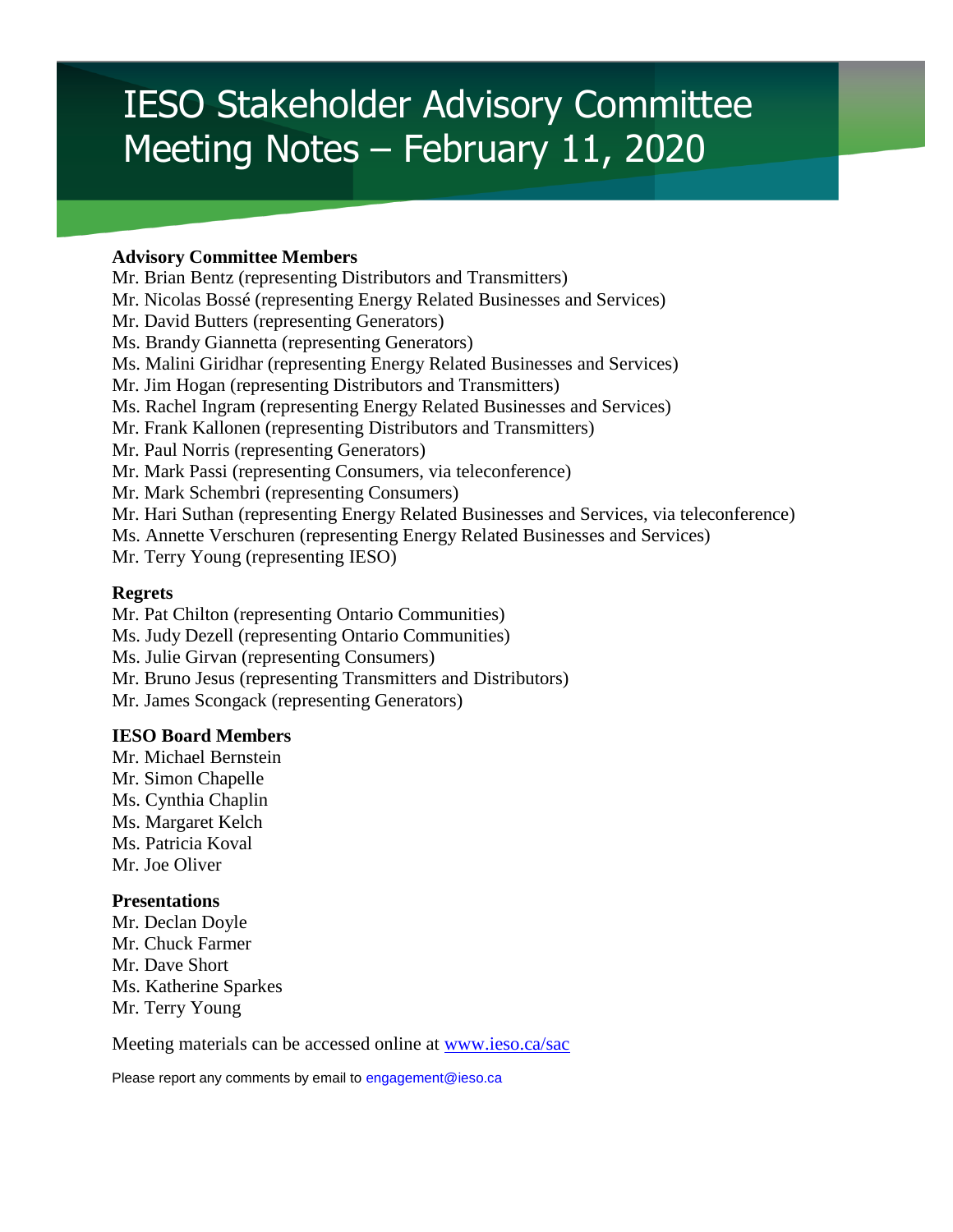#### **Agenda Item 1. Welcome Remarks**

Mr. Brian Bentz welcomed all to the first SAC meeting of 2020. He introduced the IESO board members in attendance and welcomed a new SAC member, Ms. Annette Verschuren. Ms. Verschuren is the Chair and CEO of NRStor Inc. and a former CEO of Home Depot Canada.

## **Agenda Item 2. IESO Business Update Items – Memoranda and Discussion Mr. Terry Young**

Mr. Young introduced members of the IESO executive leadership team in attendance and provided the following business updates.

The IESO is delivering the energy efficiency Interim Framework that will run to the end of 2020. To date, 30% of the 1.4 TWh of the energy savings target and 32% of the 189 MW demand target have been committed or installed.

The IESO has produced an enhanced LED Grow Light Incentive to greenhouses in the Windsor-Essex and Chatham-Kent regions.

A pilot project is under way to explore auction-based mechanisms to procure energy efficiency. A high-level design of the pilot is posted for stakeholder comment and the pilot auction will be held in September 2020.

Five Regional Electricity Networks were launched late last year for stakeholder and community engagement in an effort to encourage continuous dialogue. Two thousand people have signed up. Forums have taken place in Sault Ste. Marie and Thunder Bay. A Toronto forum will be held February 12 followed by forums in Belleville on March 11 and Cambridge on March 24.

Regional planning engagement activities are under way in seven regions: Windsor-Essex, GTA North, Greater Bruce/Huron, East Lake Superior, Kitchener-Waterloo-Cambridge-Guelph, Ottawa, and GTA West.

A new energy efficiency program is being launched in four remote First Nation communities that will make them energy efficient prior to connecting them to the Watay Power line.

The IESO will engage with Indigenous stakeholders to review the current energy support programs.

The Resource Adequacy Engagement that was scheduled to begin in January has been deferred. This is due to a number of ongoing discussions that have the potential to impact the outcome of this engagement including the contract review under way, the potential extension of the Pickering Nuclear Generating Station, and the release of the Annual Planning Outlook (APO).

Page 2 A report from the Market Surveillance Panel identified an error made with respect to modeling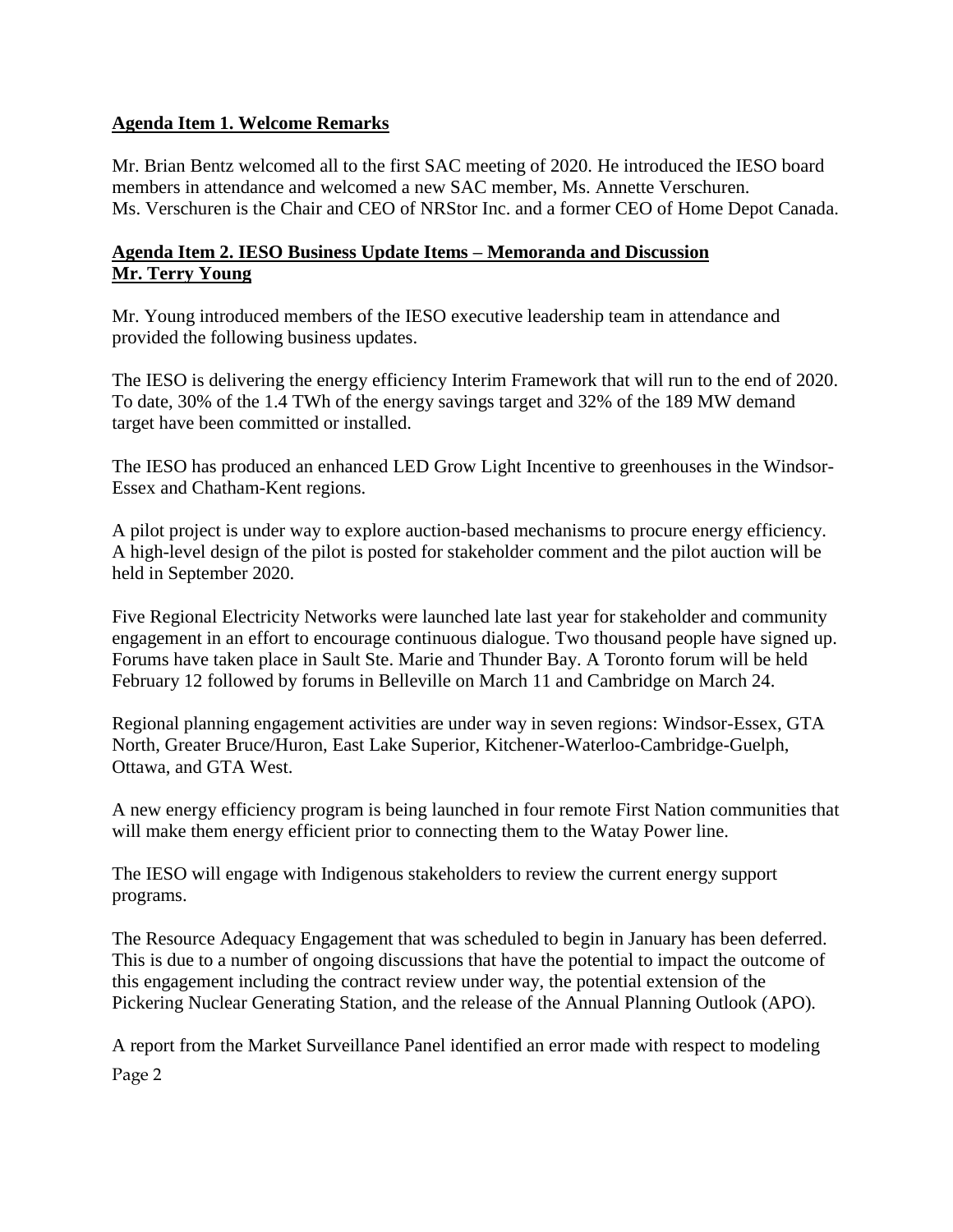the impacts of demand response. From May 2016 to April 2017 the model overstated demand from some distribution-connected customers, which led to an increase in the wholesale electricity price. The report and IESO response are posted.

A decision has been received from the Ontario Energy Board (OEB) on the capacity auction market rule amendments. The OEB concluded that the amendments approved by the IESO board last August do not unjustly discriminate against or favour market participants. The application was dismissed and the stay lifted. The ruling is posted on the OEB website.

The Energy Payments for Economic Activation of Demand Response Resources Engagement will continue with a meeting scheduled for February 13 to consider non-energy payment options.

The IESO received a government directive to retain a third party to review existing energy generation contracts. Charles River Associates has been retained through a competitive procurement and will report to the minister by the end of February. The minister also requested reviews to address concerns about electricity bills, customer service, global adjustment estimation processes, and peak demand data publication processes. These reviews are due at the end of February.

# **Comments**

Mr. Mark Schembri asked if funding for conservation would continue after 2020. Mr. Young said no decisions have made, but conversations are ongoing.

Mr. Schembri noted that Global Adjustment (GA) estimates were mentioned in the Industrial Conservation Initiative (ICI) review. He asked if this is moving toward aligning LDC first estimates with the IESO. Mr. Young said the IESO is looking at first, second, and final estimates and consulting stakeholders. Mr. Schembri said Loblaws did not participate in the ICI review and noted that confusion results when the first estimate is low and the month settles high, and in the next month there is a cost hit from both sides.

Mr. Jim Hogan said work on the Regional LED Grow Light Incentive in southwestern Ontario is appreciated. He asked what results are anticipated in the six-year Conservation Framework. Mr. Young said the IESO no longer verifies results from the previous framework as the Interim Framework is now being delivered with associated targets and budgets.

Mr. Bentz asked if there was coordination of what third party service providers are doing in the LDC service territories with respect to delivery of the retrofit program. There is a need for visibility to assist with integrated regional planning efforts. Mr. Young noted the comment, adding that engagement activity has begun.

Mr. Mark Passi suggested it would be more appropriate to refer to the ICI review as a broader industrial rate review. He asked if it would be more accurate to address constructs for increased competition. Mr. Young said he was referring to issues flagged during the ICI conducted by the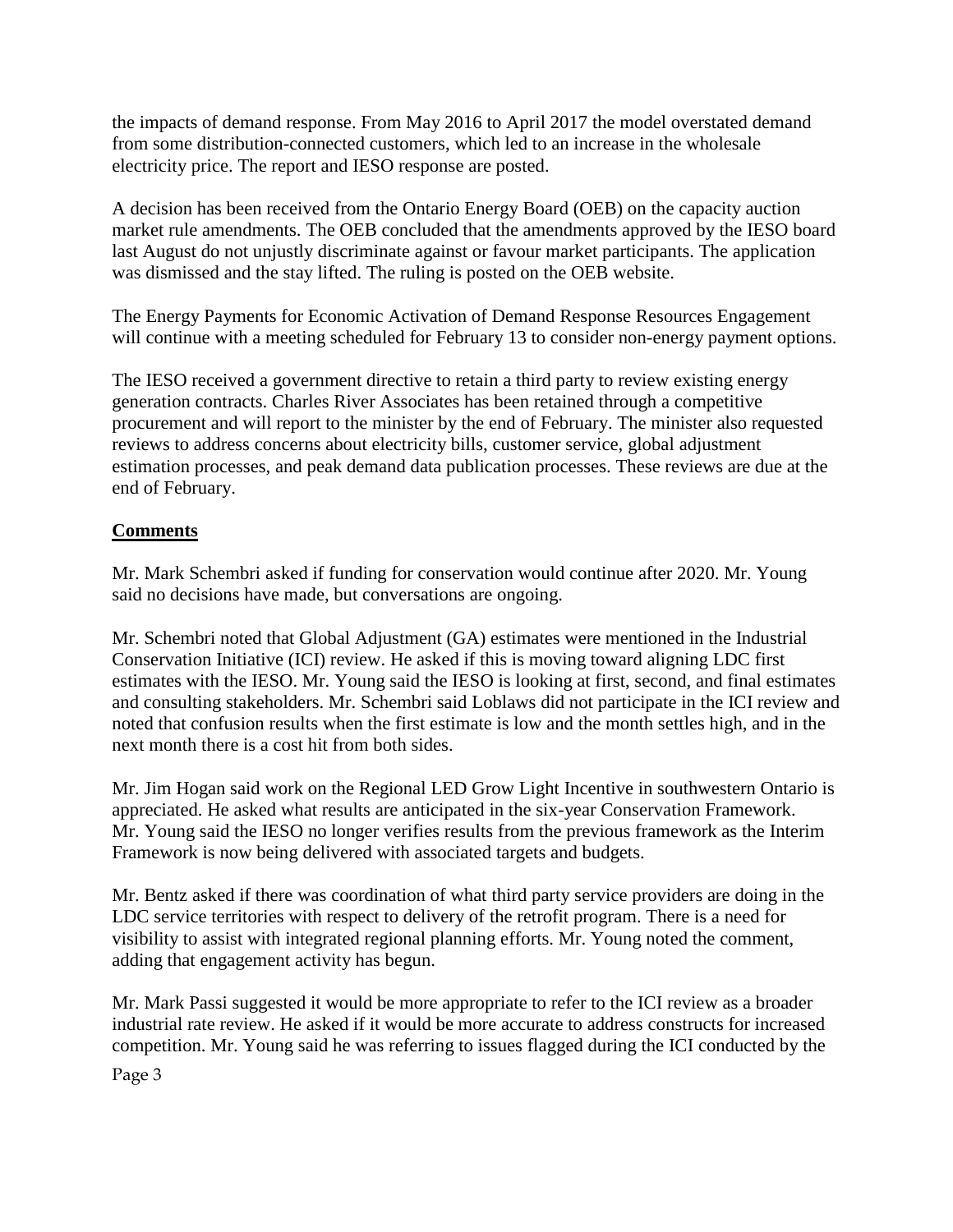minister in 2019. Following the ICI review, the IESO was asked to look at four specific areas.

Mr. David Butters asked if the IESO is prepared to encourage the ministry to make public the results of the contract review. He asked if there have been any lessons learned with respect to the market renewal amendment appeal. Mr. Young said he would share lessons learned at a later date.

Ms. Brandy Giannetta echoed Mr. Butters' wish to see the contract review made public. Wind energy generators look forward to the nomination process and expanded membership within the Technical Panel (TP). The energy efficiency auction pilot is on their radar with their segment of the sector eager to enhance its offerings. Mr. Young recognized the desire for transparency regarding the contract review.

Mr. Butters added that the contract review results have could affect the APO and resource planning.

Mr. Paul Norris said the Ontario Waterpower Association did an analysis of small hydro potential in remote First Nation communities and heard that these communities want to talk about energy in a holistic manner. Mr. Norris asked if there is an opportunity to have a collective conversation around building capacity. Mr. Young agreed that a collective conversation is needed. The IESO is funding community energy champions to increase capacity within these communities to better address their energy needs.

Ms. Verschuren said NRStor has worked in Inuvik, NWT to develop legislation and development agreements. The company is building a micro grid involving wind, solar, and battery technologies with full support from the community. Many projects are sought in dieselreliant communities. It is an interesting long-term process that requires a holistic approach.

## **Comment from the Floor**

Mr. Colin Anderson, AMPCO, echoed Mr. Passi's concern about the need to expand the conversation toward an industrial rate consultation. A disproportionate amount of time has been spent talking about the ICI.

## **Agenda Item 3. Planning Update Mr. Chuck Farmer**

Mr. Farmer provided an overview of the recently released APO and provided information about the upcoming Technical Planning Conference and Reliability Review engagement.

The Technical Planning Conference scheduled for February 19 will provide the first stage of engagement. The IESO welcomes SAC input with regards to the APO, its inputs and how to move forward. The document will inform resource acquisition decisions. The IESO will bring forward a more integrated and extensive bulk planning process that will inform both resource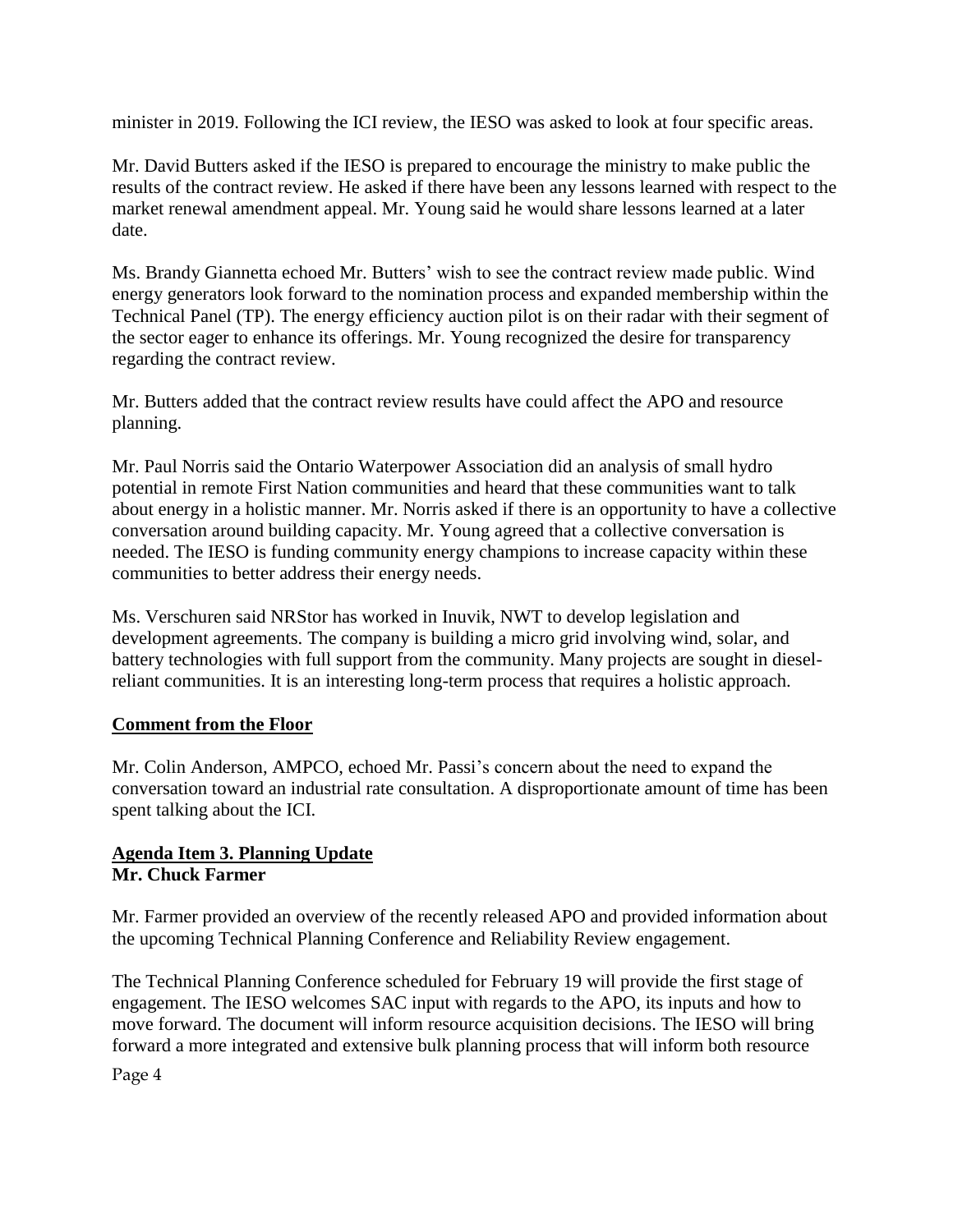and transmission planning.

The Resource Adequacy Outlook shows what would happen when resources renew or do not renew. In the next five years, two or three large generator contracts will come to an end. After 2026 a greater number of contracts will expire. The period from 2023 to 2025 has many moving parts, including the proposed extension of the Pickering generating station beyond its retirement date, providing an additional 900 MW in 2023. As well, four units that would have ended in 2024 would end in 2025 which will push the enduring capacity need out to 2026. Nuclear refurbishment schedules are being updated. It will also be possible in 2023 to access 500 MW from Quebec that can beused in any year before 2030. Mr. Farmer outlined his hope for interim updates to be provided as more information becomes available.

The next APO will be released in Q4 this year. The reliability review will examine the way we establish our reserve margins to ensure reliable supply as the supply mix changes, and to determine whether the right assumptions, processes, and interpretations are being made. These considerations will be introduced at the Technical Planning Conference and will be subject to further stakeholder engagement.

# **Comments**

Mr. Norris asked where the resource adequacy engagement appears on the adequacy outlook chart, noting that Mr. Young said it would be reinitiated. He noted he would like to see it on the chart. Mr. Young said it is forthcoming.

Ms. Giannetta suggested that discussions about resource adequacy, the reliability review, and the development of the next APO proceed in tandem. Reliability should be the first priority. Locational considerations included in the next APO are appreciated. Mr. Farmer said the resource adequacy consultation is about how to provide tools to the resources and having enough resources, as opposed to how to acquire and commit resources.

Ms. Verschuren said the resource adequacy outlook could be predetermined by energy storage capacity. Storage can provide multiple services in one unit to maximize resources and have a significant impact. Mr. Farmer said the need for all services should be better reflected in the outlook.

Mr.˘Nicolas Bossé expanded on Ms. Verschuren's comment. In the United States there is a *pro forma* for each market to do economic studies. He suggested that for the next APO the IESO think about granting this opportunity to stakeholders, then decide which ideas to study. Mr. Farmer noted the comment.

Mr. Frank Kallonen noted there is capacity constraint on the flow-south interface from Hanmer to Essa Township. There has been significant investment in the past decade, particularly in the Abitibi Canyon area. He asked if there are significant amounts of stranded resources behind the constraint. Mr. Farmer said this would be reflected with better zonal analysis. There is less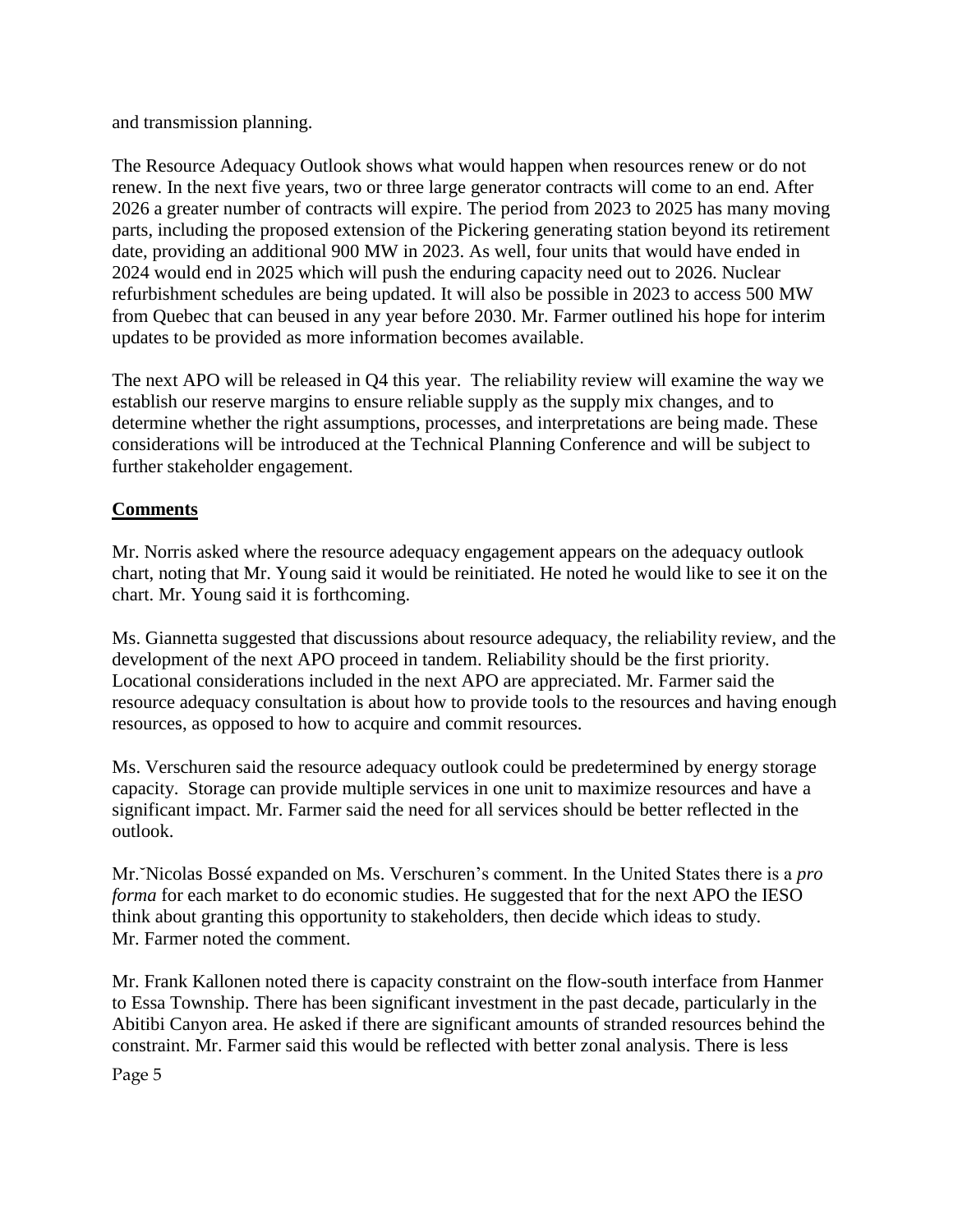requirement for resources north of the constraint, which is somewhat oversupplied, but you still run into a constraint as you come to Toronto and getting into the major load centre, he said. The IESO gets a lot of questions about this from developers.

Mr. Hogan said energy efficiency is key in the new APO. The role of LDCs needs to be defined and early stakeholdering will improve benefits. It is hoped that new conservation programs will appear in 2021 without a gap.

Mr. Butters asked for clarification as to the timing of the resource adequacy. He noted that the choices made around resource adequacy would affect capital availability and cost. Mr. Farmer said the IESO should provide clear signals.

Mr. Hari Suthan asked if the zonal adequacy assessment would be done in parallel with regional planning assessments. Mr. Farmer said the IESO looks at where demand is growing, end of life, and where the need is for global capacity requirement. There is a need east of Toronto due to the nature of the constraints. The capacity auction will target zones, and it is part of the planning process to put things where they are needed. Mr. Suthan asked about grid-level demand forecasting. Mr. Farmer said a long-term outlook for grid-level demand would be done.

Ms. Rachel Ingram asked if uncleared demand response that is available but did not clear is reflected on the outlook chart. Mr. Farmer said the top part of the chart shows the continuation of existing resources. The current demand response level is assumed.

Ms. Malini Giridhar noted that the direct use of natural gas is both reliable and cost effective, and that two-thirds of Ontarians use it for heating. She asked what the impact on resource adequacy would be if electric heating were converted to natural gas. Mr. Farmer said the electric heating portion is limited so it would lower the resource requirement. Water heating would be a different discussion. A net benefit might not be evident, as there would be less use of existing resources. Ms. Giridhar said it would be helpful if the regional planning process could reflect this. Mr. Farmer said planners look at what is feasible and what is occurring in the market.

Mr. Butters said the staging of processes is important. The tools chosen to ensure adequacy will affect the burden borne by consumers. It comes down to capital availability and cost. Market participants need a view of what is coming. The importance of this will continue to come up in discussion. Mr. Farmer noted the comment.

Mr. Schembri asked what assets other than Pickering will be coming offline. Mr. Farmer said Lennox will reach the end of its contract in 2023. Mr. Schembri asked if the 500 MW agreement with Quebec would be available for on-peak load. Mr. Farmer said it is only available in the summer. Quebec needs a one-year notice. Mr. Schembri asked how many hours in summer there would be critical and high peaks. Mr. Farmer said load forecast uncertainty considers extreme weather and difficult conditions. Relatively few hours are unserved. Forecast duration curves show how the load shapes up every hour of the year. Unserved energy would appear less than 5% of the time.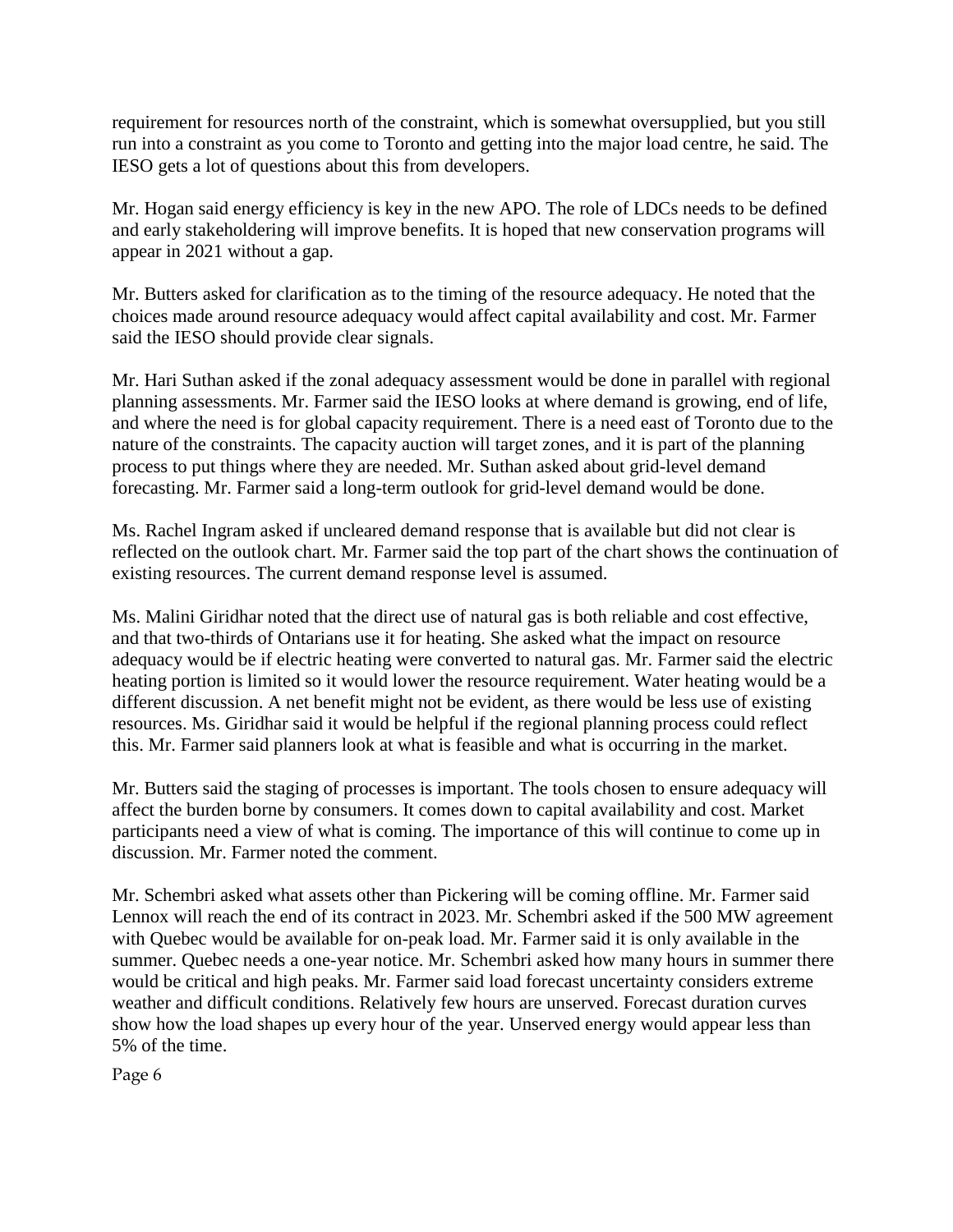Ms. Giannetta expressed support for emissions profiling. For long-term APO engagement she wants to see the market renewal principles of competition, implementation, stability, and transparency used.

Mr. Bentz said resource adequacy is a function of fleet capacity and end-use load forecast by class. However, looking downstream on the low voltage side, there is no visibility on underlying drivers, such as electric vehicle penetration. There can be diversification upstream and congestion downstream, in which case there may be no issues for transmission but a resource adequacy problem downstream. To the extent that AMI and 5G networks can be used to automate and manage in real time, it requires the whole grid to develop solutions.

Distributed energy resource (DER) penetration will also have a big impact. Industrial customers are increasingly concerned that they cannot hedge the price forward. They have systems behind the meter that are microprocessor based and we have a bulk system, said Mr. Bentz. To the extent that this can be factored into the planning process and look at things like local electricity markets that can complement the markets upstream, integrated solutions will be needed. Highlevel bulk capacity is a good start, but much integration is needed downstream to optimize resources everywhere. It is important to know where those resources are and have markets and technology to support them. Mr. Farmer noted the comment, adding that the IESO seeks information from LDCs to help with forecasting. The APO plans at the wholesale grid level, not at a distribution level.

Ms. Verschuren agreed on the need for integration and added that it is important to do the right thing for customers. Mr. Farmer noted the comment.

Mr. Butters said some assets are more flexible than others and everyone needs to talk to each other. For example, the federal output based pricing system contract amendment proposal from the contracts group would force generators to offer below-variable costs, encourage them to limit operating capability, and potentially increase greenhouse gas emissions. The IESO should take a holistic approach to solving such operational realities. Mr. Young noted the comment.

#### **Comment from the Floor**

Mr. Jack Gibbons, Ontario Clean Air Alliance, asked for clarification of Ontario Power Generation's proposed schedule for the Pickering shutdown of six operating units, and what levels of approval will be required. Mr. Farmer said approval from the Canadian Nuclear Safety Commission would be needed to take the units past 2024, and OEB approval would likely be needed to recover costs. The schedule is reflected in the IESO outlook chart. The current proposal is for two units to shut down at the end of 2024 and four units at the end of 2025.

## **Agenda Item 4. Markets Update**

## **Energy Detailed Design**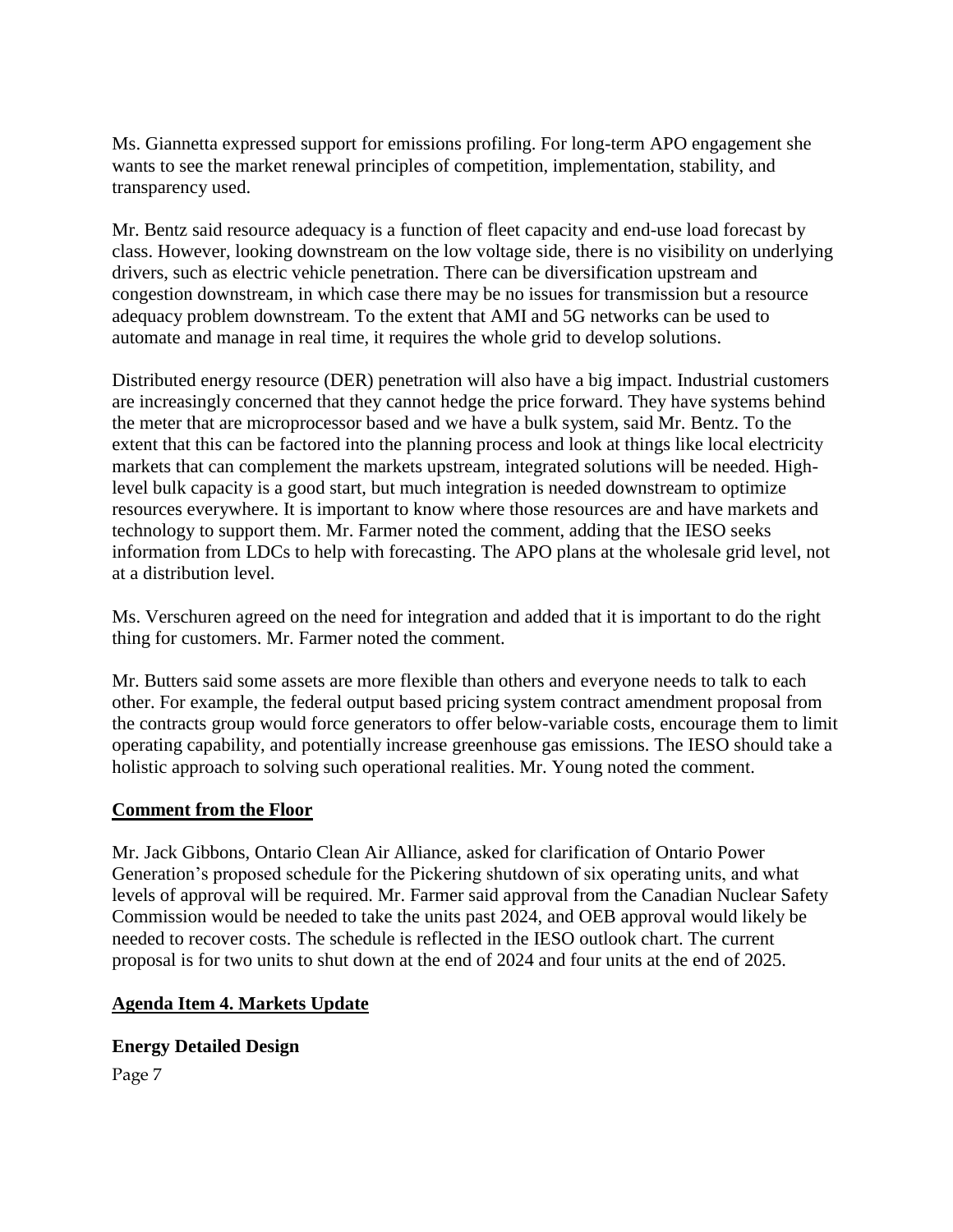#### **Mr. Declan Doyle**

The high-level design and business case for the energy stream for market renewal have been posted. There are two concurrent phases: technical sessions where stakeholder advice is received on specific topics, and engagement on the detailed design documents that will continue throughout the year. Nine engagement sessions have been held since September. Once complete, implementation activities will begin and are expected to go live in March 2023.

The technical sessions have been very successful. As the project has transitioned from high level to detailed design, the IESO is aiming to demonstrate where things will move forward or where there might be no significant changes from the current market. Work on hydroelectric dispatch data for market power mitigation is breaking new ground. The IESO publishes draft concepts two weeks in advance for stakeholder review, and questions are received in advance of the sessions. Additional technical sessions have been added to refine concepts. A session on negative pricing will be held this week as well as a session on pseudo units on February 27.

Release dates for the detailed design document have shifted, and the first batch of documents has been released. Feedback deadlines are in February and early March and a final call for feedback will be made at the end of the process. The goal is to finalize the design documents this fall and to start implementation activities. The next batch of detailed design documents will be released at the end of March.

#### **June Capacity Auction Mr. David Short**

Mr. Short said demand response (DR) rules are in effect for the December 2019 capacity auction. The IESO is moving toward a more competitive auction that will include demand response providers, dispatchable generators with expired contracts, system-backed imports from Quebec and Manitoba, and storage resources without existing capacity contracts.

A versioning approach to the rules and manuals is being introduced, consistent with the approach used in the United States. The original December 2019 market rules were an overly complex mix of terms focused on the DR auction and the transitional capacity auction (TCA). Running an auction before a previous auction commitment period is completed creates overlapping obligations. For the June 2020 auction there will be a freeze on the applicable rules and manuals for that particular auction. In future, obligations associated with the capacity auction will carry through to the end of the commitment period for the auction period previously completed.

A full set of market rules has been published for the June auction and is posted for comment. They are the same rules that went through the stakeholder process, and are expected to go live in late April. Timelines are posted on the capacity website, including steps to prepare for the June 2020 auction.

Page 8 The March 2021 auction has some new design features, including market power mitigation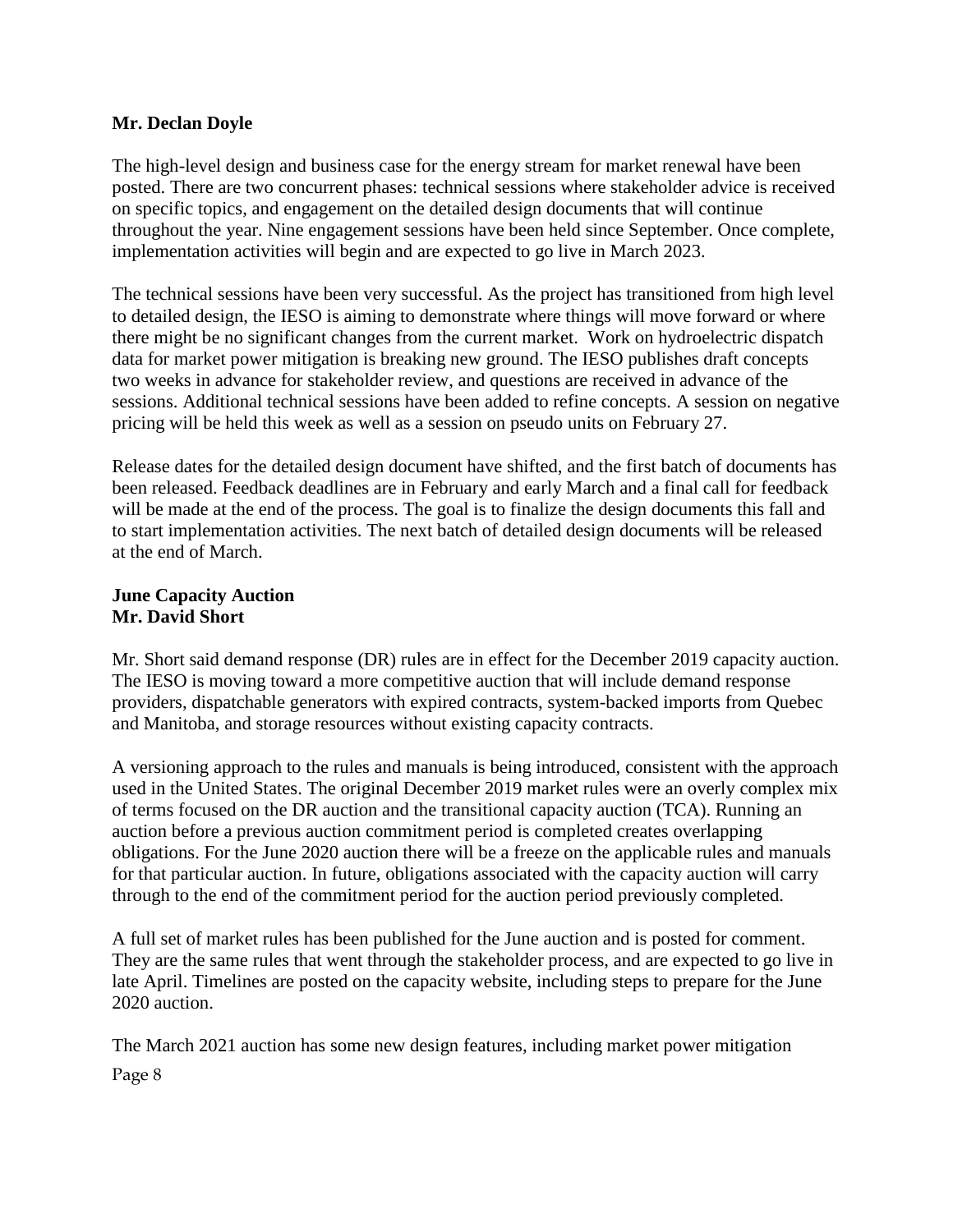mechanisms, qualification of capacity, and updated reference price and maximum auction clearing price. There are updates to the zonal maximums-minimums and the grouping of zones. Engagement on the March 2021 design and proposed market rules and manuals will continue. By deferring the proposed December 2020 auction until March 2021, we are extending the preauction period to allow for more process time for participants. A draft design document will be available before the next meeting to prepare a full set of rules for the upcoming TP review.

## **Comments**

Mr. Norris commended the work done on the detailed design engagement and appreciated the presentation of the IESO's early thinking on topics. Mr. Norris encouraged the IESO to publish stakeholder submissions, so that everyone may have an opportunity to see what other people have to say in writing.

Ms. Giannetta echoed Mr. Norris, adding that assessment of impacts to contracts coming from the market rule amendments and energy stream will prove important.

## **Comment from the Floor**

Ms. Sarah Simmons, Power Advisory, asked if there has been engagement with the OEB with respect to impacts on distribution customers resulting from the MRP. Specifically, she asked whether key questions had been addressed: what rates will be applied to customers; how the OEB will incorporate them; and what impacts applied prices and timeframes will have on distributed generation supply on the grid. Mr. Doyle said discussions with the OEB are important but are in their relative infancy at the moment. He said he would take the comment back to the IESO.

#### **Agenda Item 5. Innovation Update Energy Storage Design Project – Interim Design Decisions Ms. Katherine Sparkes**

Ms. Sparkes reviewed progress to date on the Energy Storage Design Project and outlined the interim design decisions that will be thoroughly reviewed by the Energy Storage Advisory Group at a meeting on February 18. The IESO is looking to the SAC to identify and explain areas likely to be of greatest interest.

The purpose of the Energy Storage Design Project is to clarify how energy storage resources can participate in today's markets, and to provide a vision of how they will participate in the long term. The focus is on transmission and distribution-connected storage in wholesale markets. The integration of behind-the-meter resources is being addressed through other forums such as Grid-LDC Interoperability initiatives and the York Region Non-Wires Alternative Demonstration Project.

Page 9 The Energy Storage Design Project builds on work done with the Energy Storage Advisory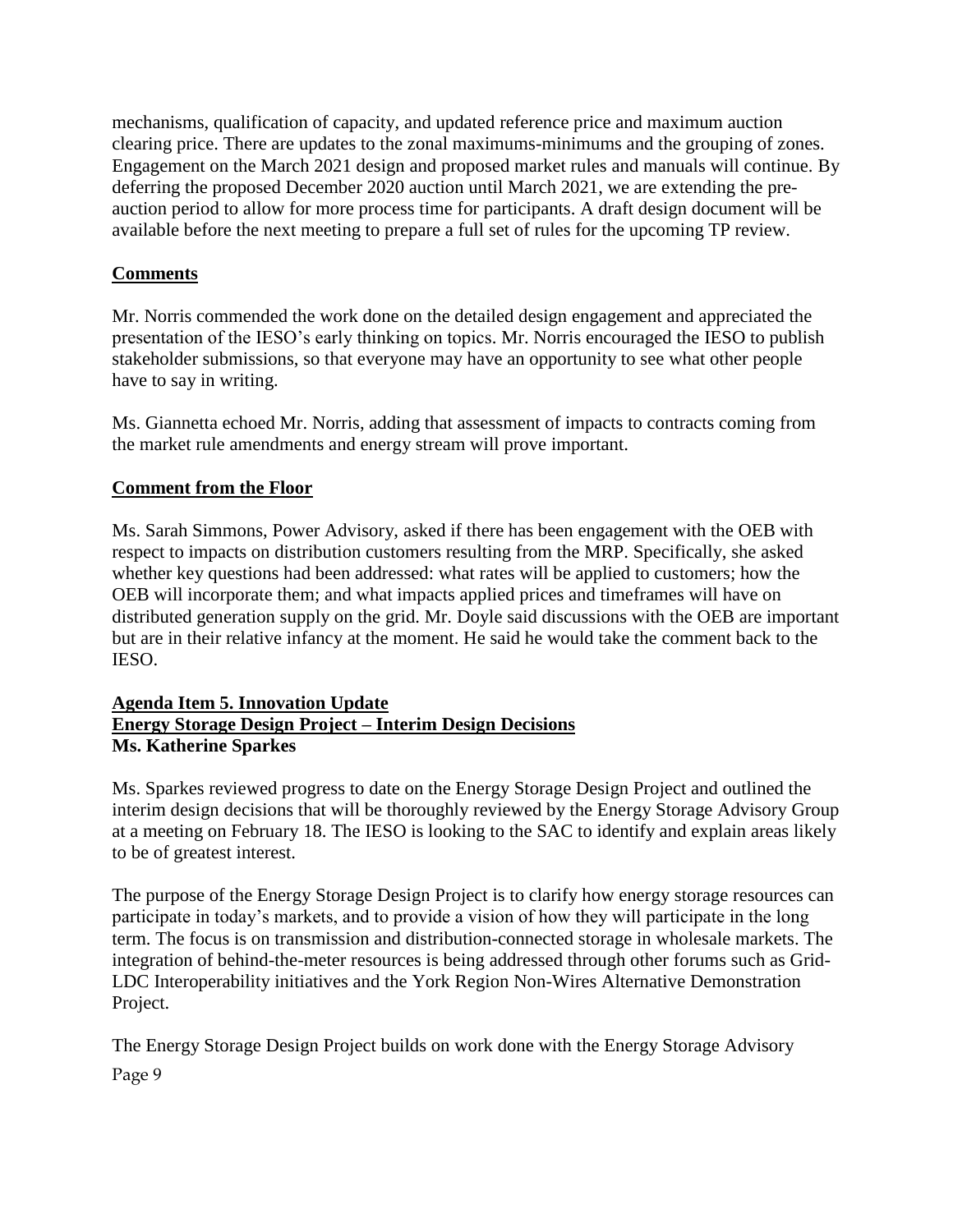Group to identify and address barriers. The four key deliverables are the design document, market rules and manuals, an inventory of IESO tools and processes, and a schedule for market updates.

Stakeholder feedback has addressed the scope and timing of storage integration into the new markets. A detailed design document for the interim measures sets out the proposal for how energy storage resources will register and participate in existing markets. The Energy Storage Advisory Group will meet next week to discuss the interim measures and gather feedback.

# **Comments**

Ms. Verschuren noted that information gained from the 12 operating storage facilities will help to accelerate the work. Of greatest interest is reducing cost to ratepayers. It is important to move faster to see the benefits of behind-the-meter generation following the current bulk level design project. A holistic approach to the supply chain is imperative.

Ms. Giannetta echoed Ms. Verschuren's comment that storage is cost effective at the grid level and behind the meter. She encouraged the IESO to continue to prioritize hybrid projects, especially renewable generation coupled with storage.

Ms. Giridhar asked how storage projects would advance power-to-gas projects. Mr. Brennan Louw, IESO, said the focus is on storage resources that are withdrawing energy from the bulk system and reinjecting it back into the bulk system. Ms. Sparkes said lessons have been learned from a project under way in Markham with regards to power-to-gas supporting reliability. Ms. Giridhar said the Markham project does not feed electricity back by design, but it potentially could.

Mr. Suthan agreed that energy storage projects will create savings for ratepayers and noted it would be helpful to see value propositions identified and quantified. The York Region Non-Wires Alternative Demonstration Project will help to quantify value at the distribution, wholesale, and consumer levels.

Mr. Bentz said the Energy Design Storage Project is a great initiative. Alectra has had some experience with utility grade and behind-the-meter storage. For example, the company partnered with the Korea Electric Power Corporation approximately eight years ago at a municipal substation that allowed for arbitrage, resiliency, and a long, radial feed from Hydro One. The price point is coming down. The key is getting intelligence into the software system in order to take market-based information and optimize the resource downstream.

# **Agenda Item 6. Stakeholder Engagement Update Mr. Terry Young**

Mr. Young provided results of the IESO 2019 stakeholder survey and provided an overview of the new Stakeholder Engagement Framework.